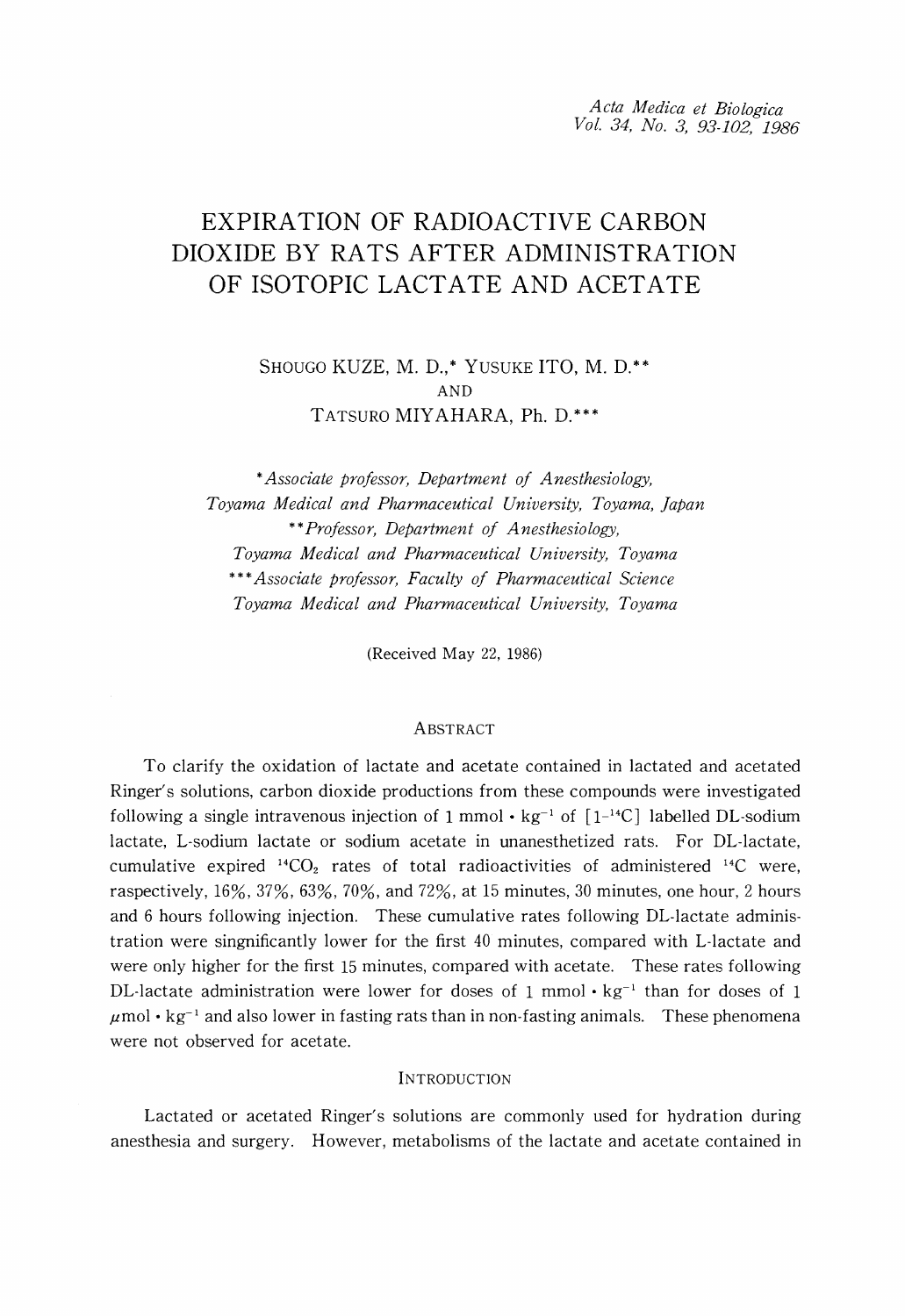## 94 - S. *KUZE et* at.

these solution are not well understood. The purpose of this experiment, therefore, was to investigate the rates of expired  $^{14}CO_2$  and the distributions of  $^{14}C$  in the body following the intravenous injection of isotopic sodium lactate and sodium acetate into rats. With regard to stereoisomers, lactates were studied using DL-Lactate of racemic form and L-lactate, the natural form found in the human body.

## **METHOD**

The experiments were carried out on unanesthetized male Wistar rats of about 220 grams body weight, which were usually fed until 9 o'clock on the morning of the start of each experiment. Fasting rats were deprived of food for 24 hours prior to the experiment, and given only water.

The following isotopic materials were purchased from New England Nuclear (Boston, Mass.): DL- $[1^{-14}C]$ -sodium lactate (DL-CH<sub>3</sub>CH  $\cdot$  OH <sup>14</sup>COONa, its specific activity was  $45.4 \, \text{mCi} \cdot \text{mmol}^{-1}$ ), L- $[1^{-14}C]$ -sodium lactate (L-CH<sub>3</sub>CH  $\cdot$  OH<sup>14</sup>COONa, 8.6 mCi  $\cdot$  $mmol^{-1}$ ) and  $[1^{-14}C]$ -sodium acetate (CH $_3$ <sup>14</sup>COONa, 56.0 mCi•mmol<sup>-1</sup>). Thes tracers were diluted with distilled water in case of injection doses of  $\mu$ mol • kg<sup>-1</sup> of rat weight or were mixed with each non-radioactive carrier in the case of 1 mmol  $\cdot$  kg<sup>-1</sup> which had a radioactivity level of 50  $\mu$ Ci per 2 ml. Finally these solution were adjusted to pH 7.4 The animals were injected by a bolus injection through a tail vein with 0.2 ml of the above solutions per 100 grams rat weight.

Each rat was placed in an air tight container of 2 litres capacity, perfused with room air at a constant rate of 300 ml per minute by two pumps providing blowing and suction by which normal atmospheric pressure was maintained inside the container. Rats in containers were not restricted and were given water without food during the whole duration of  $CO<sub>2</sub>$  collection. The perfusing air was allowed to pass through 99 % ethanolamine that quantitatively absorbed the expired  $CO<sub>2</sub>$  and was changed at 5, 10, 15, 20, 25, 30, 40, 50 and 60 minutes and at 1.5, 2, 3, 4, 5 and 6 hours after the injection. With the liquid scintillator of Bray's solution<sup>3</sup>, the radioactivity of each ethanolamine was determined by liquid scintillation counting (Aloka LSC-900).

At 6 hours the animals were anesthetized with an intraperitoneal injection of thiamylal. After blood samples were taken, the rats were sacrificed by decapitation. The urine excreted over the course of 6 hours including that in the urinary bladder was analysed for 14C-radioactivity. In addition, various organs and tissues taken from the rats were subjected to combustion by sample oxidizer (Aloka ASC-112). <sup>14</sup>C-Radioactivities (disintegrations per minute: dpm) per gram of tissue and the distrbution of  $^{14}C$ were determined.

### RESULTS

1. Determination of <sup>14</sup>C from <sup>14</sup>C-lactate and -acetate after the injection of 1 mmol  $\cdot$  $kg^{-1}$ .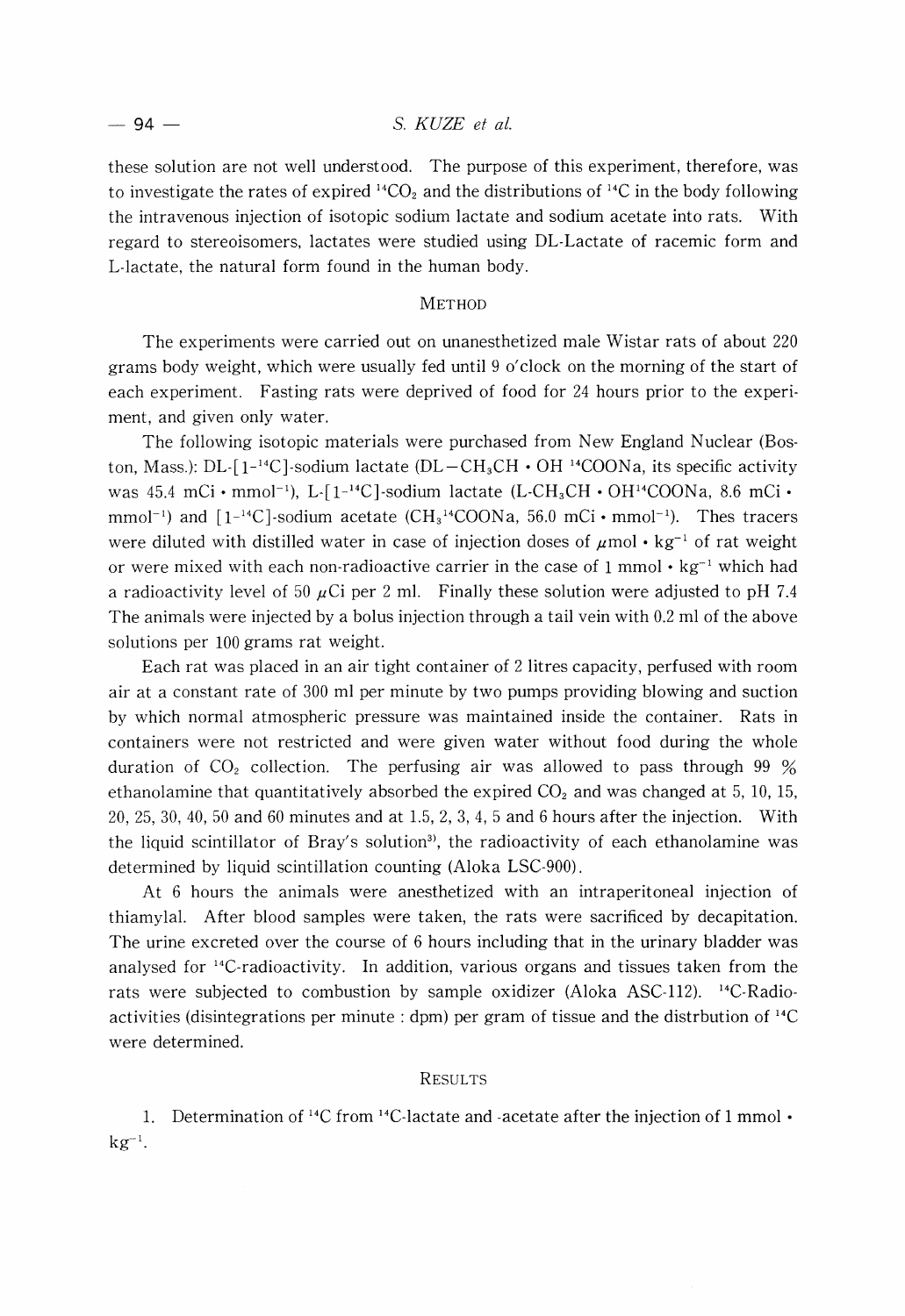

Fig. 1. Mean cumulative expired <sup>14</sup>CO<sub>2</sub> rates ( $\pm$ SD) to total amount of administered <sup>14</sup>C following 1 mmol •  $kg^{-1}$  of [1<sup>-14</sup>C]-labelled DL-lactate, L-lactate and acetate. n=7 in each group. The significant differences between DL-lactate and L-lactate are indicated as \*\* ( $p < 0.01$ ), those between DL-lactate and acetate as #  $(p<0.05)$  and ##  $(p<0.01)$ , and those between L-lactate and acetate as +  $(p<0.05)$  and + +  $(p < 0.01)$ .

a. The cumulative expired  $^{14}CO_2$  rates to total activities of administered  $^{14}C$  (Fig. 1).

For DL-Iactate, 16% at 15 minutes, 37% at 30 minutes, 63% at one hour, 70% at 2 hours and 72% at 6 hours were expired as  ${}^{14}CO_2$ . In DL -lactate, these rates were significantly lower for the first 40 minutes, compared with L-Iactate. Thereafter, until the end of the experiment at 6 hours, there were no singnificant differences between DL-Iactate and L-Iactate. These rates for DL-Iactate were only higer than those for acetate over the first 15 minutes, and afterwards, up to 6 hours, there were no significant differences between DL-Iactate and acetate. During the whole six hours, however, these rates were always higher for L-Iactate than for acetate.

b. Urinary excretion of 14C over 6 hours.

Urinary excretion rates of administered <sup>14</sup>C were  $1.3 \pm 0.7\%$  (mean $\pm$ standard deviation) for DL-lactate,  $1.5\pm0.8\%$  for L-lactate and  $1.7\pm0.6\%$  for acetate, showing no significant difference.

c. <sup>14</sup>C-Radioactivities per gram of tissues remaining after <sup>14</sup>CO<sub>2</sub> collection for 6 hours (Fig. 2).

For DL-Iactate, liver and pancreas showed the highest activites while brain and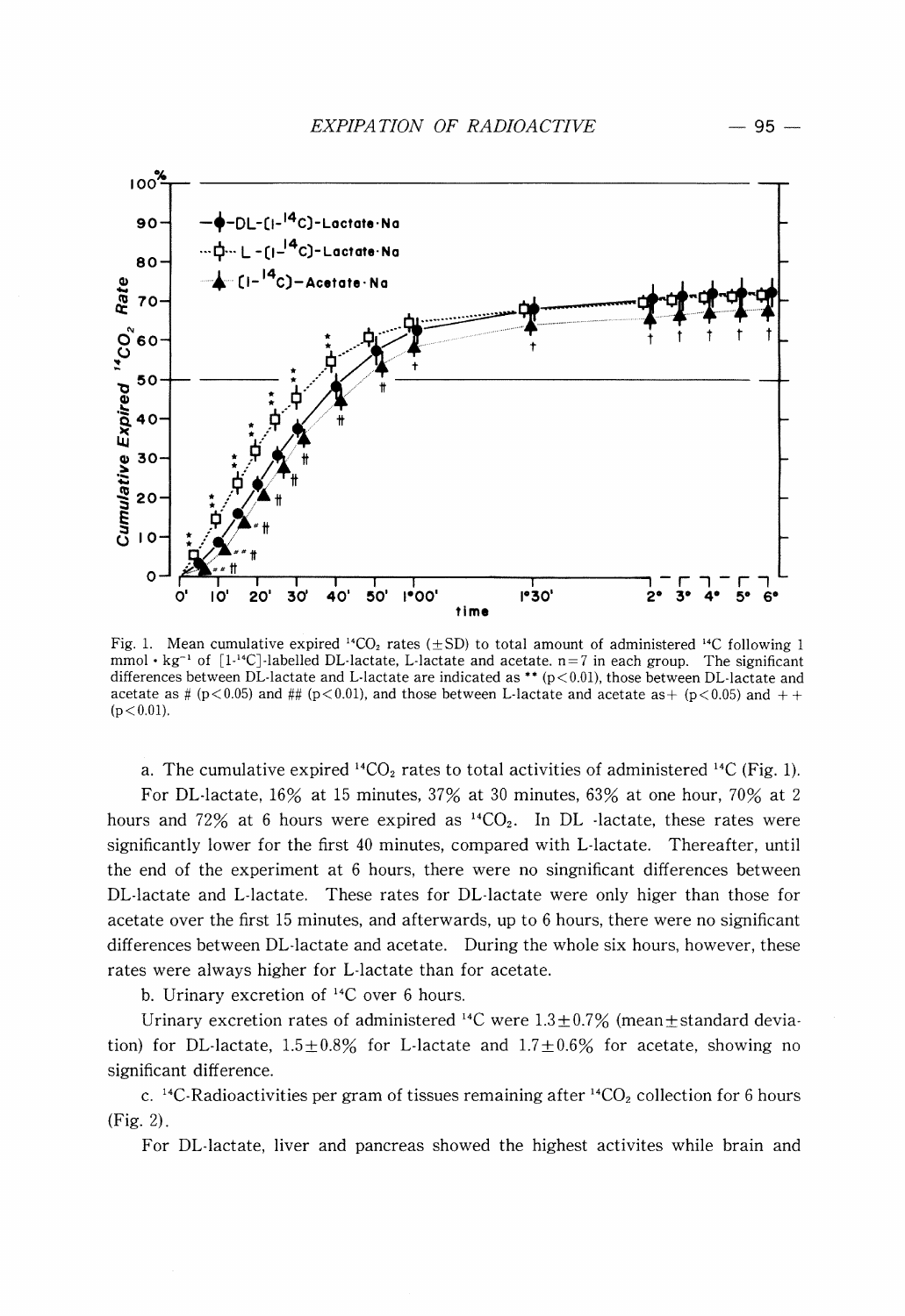96 - S. *KUZE et at.*



Fig. 2. Mean <sup>14</sup>C-radioactivities  $(+SD)$  remaining per gram of various tissues after <sup>14</sup>CO<sub>2</sub> collection over 6 hours.

adipose tissue had the lowest. In L-Iactate, as in DL-Iactate, liver, abdominal muscle, adrenal gland and pancreas were in the highest group while brain and adipose tissue were in the lowest. For acetate every organ except blood had a higher activity, compared with lactate. Liver, adrenal gland, stomach and small intestine showed relatively high activities while the activities in the brain, myocardium, diaphragm and abdominal muscle were relatively low, and in blood they were the lowest.

2. Influence of dose level on expired  $^{14}CO_2$  rates (Table 1).

With 1  $\mu$ mol • kg<sup>-1</sup> of DL -lactate, cumulative expired <sup>14</sup>CO<sub>2</sub> rates were significantly higher over the course of the whole 6 hours, compared with a dose 1 mmol  $\cdot$  kg<sup>-1</sup>. That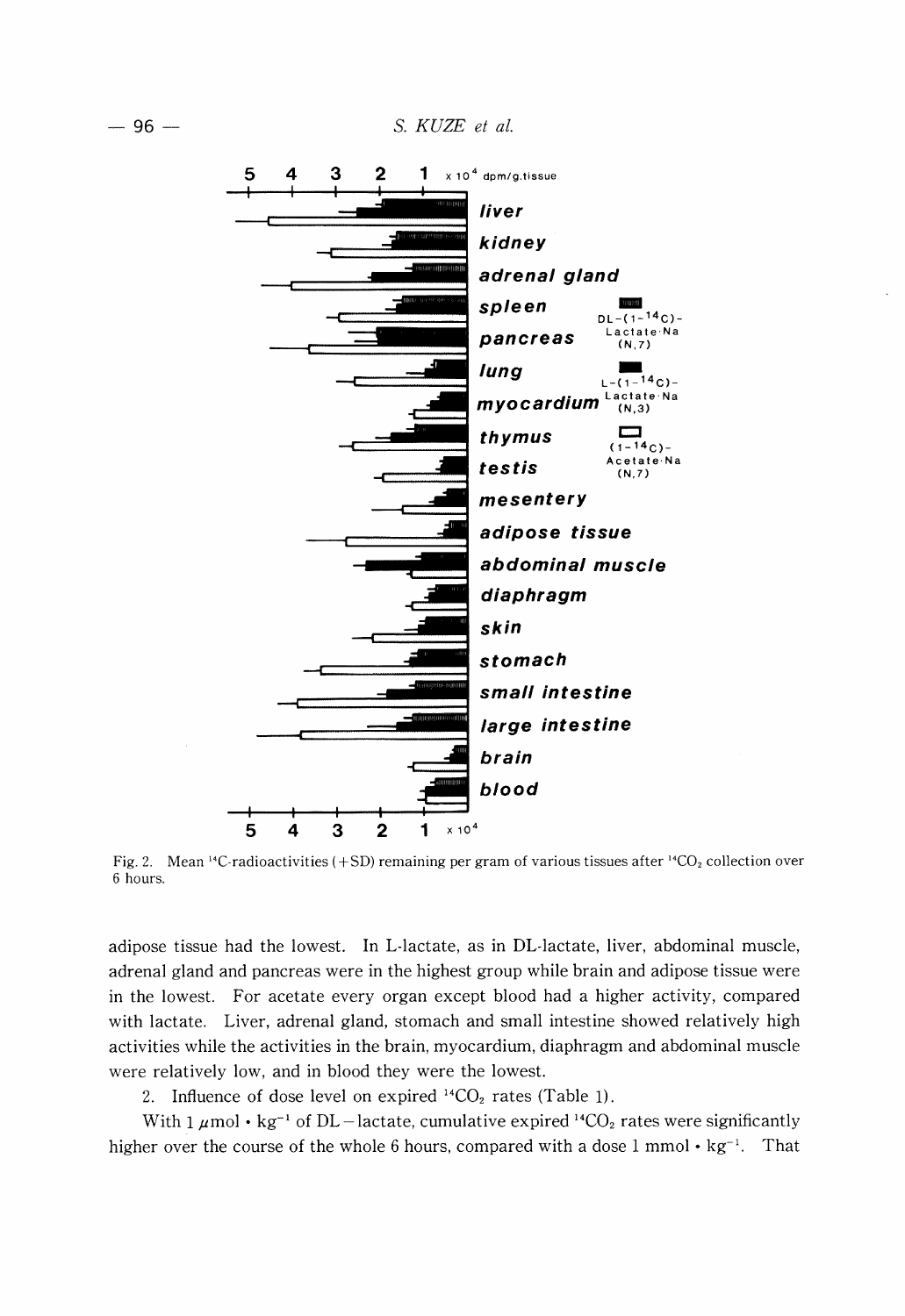## *EXPIPATION OF RADIOACTIVE* - 97

|                 | DL-Lactate |                                                                                                                                                                            | L-Lactate |               | Acetate  |            |
|-----------------|------------|----------------------------------------------------------------------------------------------------------------------------------------------------------------------------|-----------|---------------|----------|------------|
| time            |            | $1 \mu$ mol · kg <sup>-1</sup> 1 mmol · kg <sup>-1</sup> 1 $\mu$ mol · kg <sup>-1</sup> 1 mmol · kg <sup>-1</sup> 1 $\mu$ mol · kg <sup>-1</sup> 1 mmol · kg <sup>-1</sup> |           |               |          |            |
| 15 min.         | $25 + 6$   | $16 + 2^{**}$                                                                                                                                                              | $27 + 7$  | $24 + 3$      | $18 + 2$ | $14 + 1**$ |
| $30$ min.       | $49 + 7$   | $37 + 2$ **                                                                                                                                                                | $51 + 8$  | $46 + 3$      | $40 + 4$ | $35 + 3*$  |
| 1 <sub>hr</sub> | $73 + 3$   | $63 + 3**$                                                                                                                                                                 | $73 + 4$  | $65 + 3**$    | $63 + 2$ | $59 + 3*$  |
| $2$ hrs.        | $81 + 3$   | $70 + 4$ **                                                                                                                                                                | $80 + 4$  | $70 + 2^{**}$ | $69 + 2$ | $66 + 2$   |
| $6$ hrs.        | $83 + 3$   | $72 + 4$ **                                                                                                                                                                | $82 + 4$  | $72 + 2$ **   | $71 + 2$ | $69 + 3$   |

**Table 1.** Influence of dose level on cumulative expired  $^{14}CO_2$  rates<sup>a</sup>

<sup>a</sup>per cent (mean $\pm$ SD) of total radioactivities of administered <sup>14</sup>C, n=7 in each group. The significant differences between  $1 \mu \text{mol} \cdot \text{kg}^{-1}$  and  $1 \text{mmol} \cdot \text{kg}^{-1}$  are indicated as \* (p<0.05) and\*\*  $(p < 0.01)$ .



Fig. 3. Mean expired <sup>14</sup>CO<sub>2</sub> rates ( $\pm$ SD) following administration of 1 mmol • kg<sup>-1</sup> of DL· [1<sup>-14</sup>C]-sodium lactate in non-fasting and fasting rats. The significant differences between the two groups of rats are indicated as  $**(p<0.01)$ .

is, with the smaller dose, the rates were 25% at 15 minutes, 49% at 30 minutes, 73% at one hour, 81% at 2 hours, finally reaching 83% at 6 hours. In L-lactate, differences were not observed over the first 30 minutes, but afterwards until the end of 6 hours these expired rates were higher for the 1  $\mu$ mol • kg<sup>-1</sup> dose, while in acetate these rates were only higher over the first one hour at a dose of  $1 \mu \text{mol} \cdot \text{kg}^{-1}$ , afterward becoming almost the same as the rates for 1 mmol  $\cdot$  kg<sup>-1</sup>.

3. Effects of fasting on expired <sup>14</sup>CO<sub>2</sub> rates and <sup>14</sup>C-radioactivities remaining in tissues.

Production of <sup>14</sup>CO<sub>2</sub> following the administration of 1 mmol  $\cdot$  kg<sup>-1</sup> DL-lactate were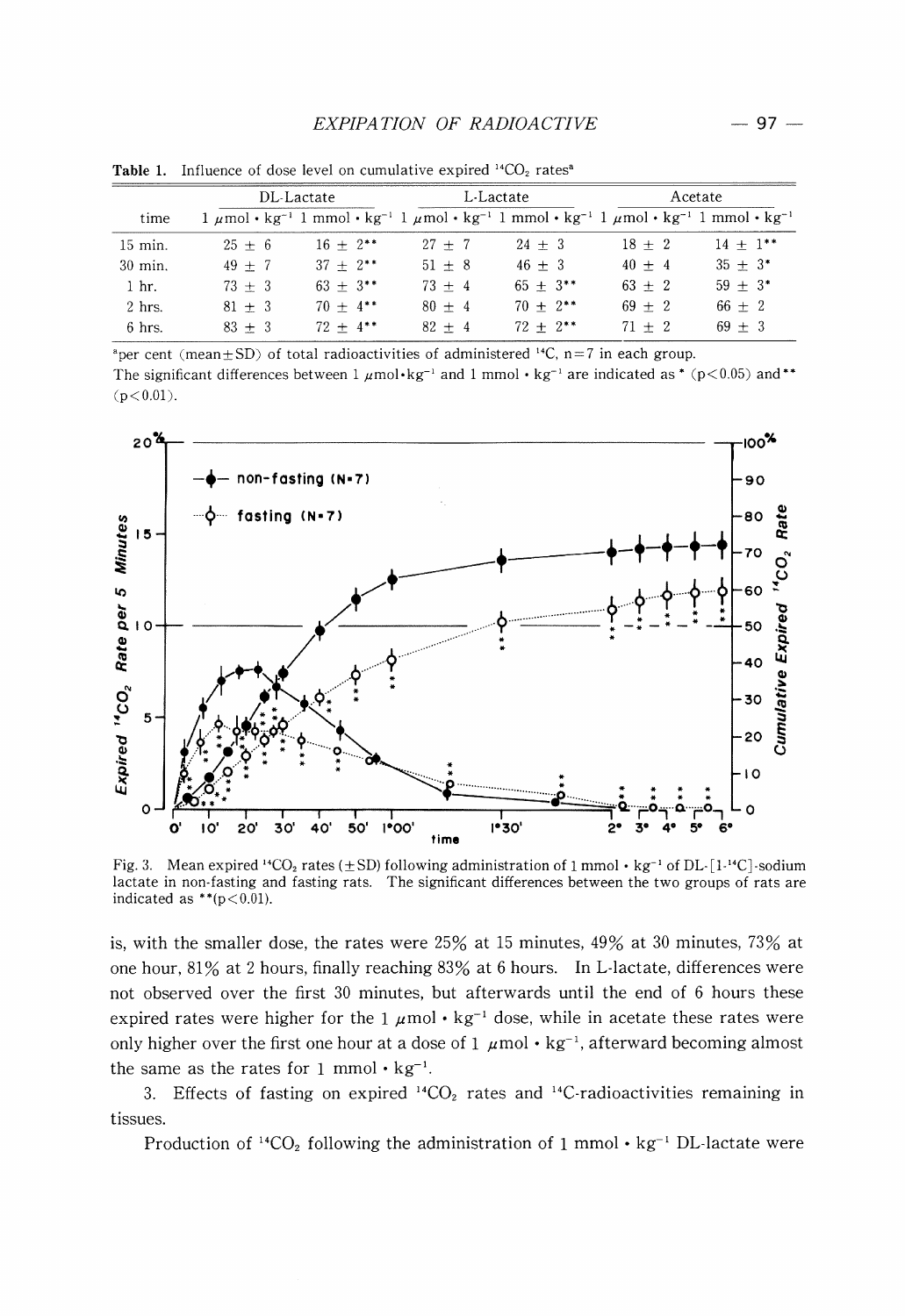strikingly depressed in fasting rats, compared with non-fasting rats (Fig. 3). In fasting rats the rates were 10% at 15 minutes, 23% at 30 minutes, 41% at one hour, 55% at 2 hours and reached only 60% at 6 hours. Fig. 4 illustrates the <sup>14</sup>C-radioativities ramaining in various organs and tissues at 6 hours after DL -lactate administration in non-fasting and fasting rats. These activities were always 3 to 4 times higher in fasting, compared with non-fasting animals. Similar phenomena were observed after L-lactate administrtion. Therefore, in both DL- and L-lactate-treated rats the fasting state inhibited <sup>14</sup>CO<sub>2</sub> production from lactates and preserved 14C in the body.

<sup>14</sup>CO<sub>2</sub> production after acetate administration in non-fasting and fasting rats is shown



Fig. 4. Mean <sup>14</sup>C-radioactivities (+SD) per gram of tissues at 6 hours following administration of 1  $mmol· kg<sup>-1</sup>$  of DL- $[1<sup>14</sup>C]$ -sodium lactate to non-fasting and fasting rats. The significant differences between the two groups of rats are indicated as\*\* ( $p < 0.01$ ).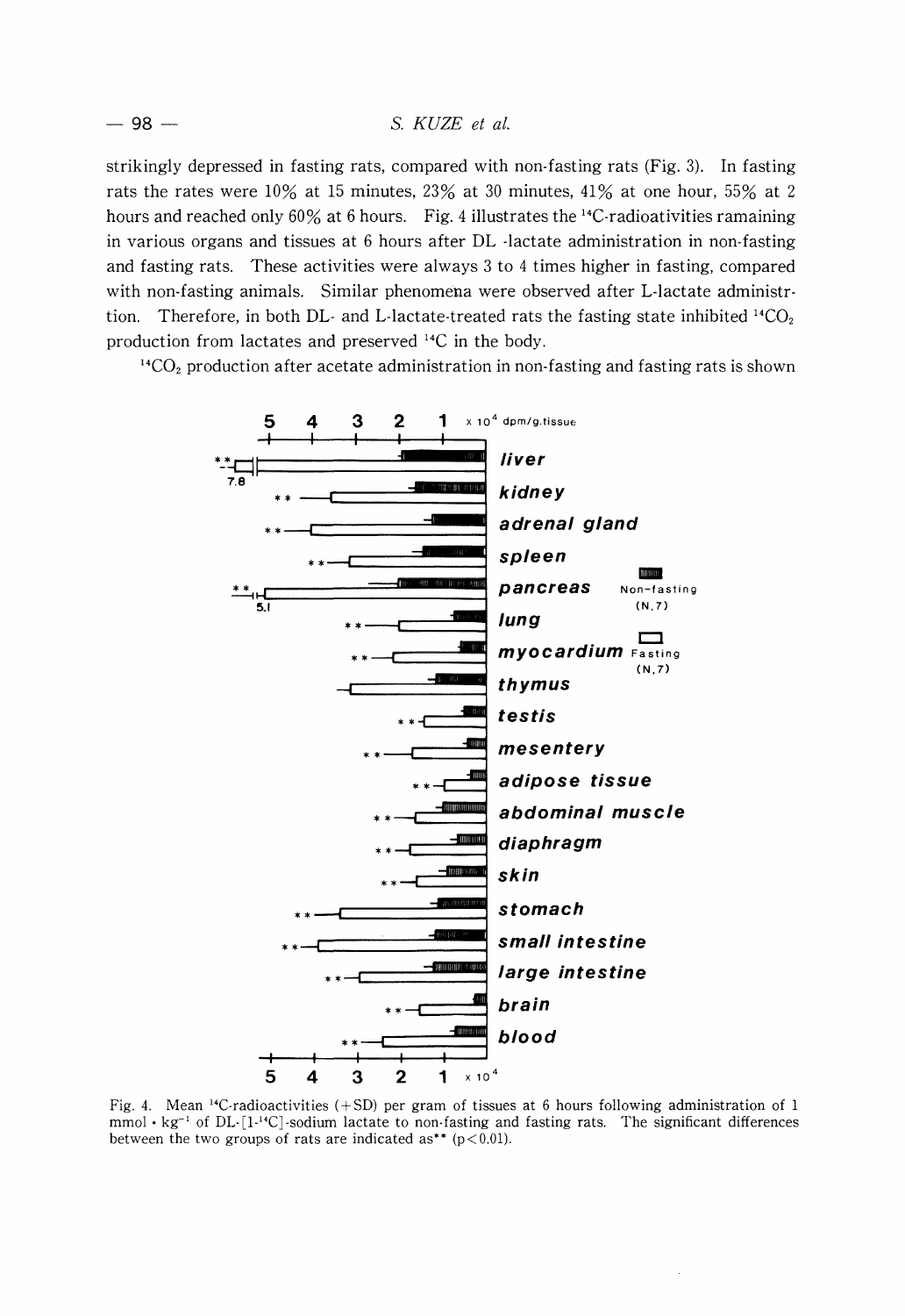

Fig. 5. Mean expired <sup>14</sup>CO<sub>2</sub> rates ( $\pm$ SD) following administration of 1 mmol • kg<sup>-1</sup> of [1<sup>14</sup>C]·sodium acetate to non-fasting and fasting rats. The significant difference between the two groups of rats are indicated as\*  $(p < 0.05)$  and \*\*  $(p < 0.01)$ .

in Fig. 5. With acetate, however, fasting had no effect upon expired  $^{14}CO_2$  rates for the first 2 hours. After 2 hours and up until 6 hours these rates were slightly higher in fasting than in non-fasting animals. Fasting also had hardly any effect upon 14C-radioactivity remaining in organs and tissues after 14C-acetate administration.

## **DISCUSSION**

Ringer's solution containing lactate has been widely used for hydrating patients during operations for the following reasons. Lactated Ringer's solution has a similar electrolyte composition to the extracellular fluids and produces an equi-molar bicarbonate ion from the lactate metabolism (Hartmann et al.<sup>11)</sup> Hartmann<sup>12)</sup>. Lactate, however, has two stereoisomers, L- and D-form, which have different metabolic rates (Cori and Cori<sup>7)</sup>. Since D-lactate cannot be metabolized by any enzymes in the central nervous system (Brin<sup>4)</sup>), D-lactic acidosis which causes severe neurological and psychological disturbances, has attracted serious attention recently (Oh et al.<sup>16)</sup>. In Japan, lactated Ringer's solutions available on the market contain DL-Iactate, its racemic form. A company, however, has started to offer the solution with just L-Iactate. In contrast with this development, replacing lactate with acetate in the solution has also been considered. Mudge, Manning and Gilman<sup>15</sup>, for example, have proposed using acetate. This idea is supported by the fact that acetate metabolism in human is recently becoming well-

- 99-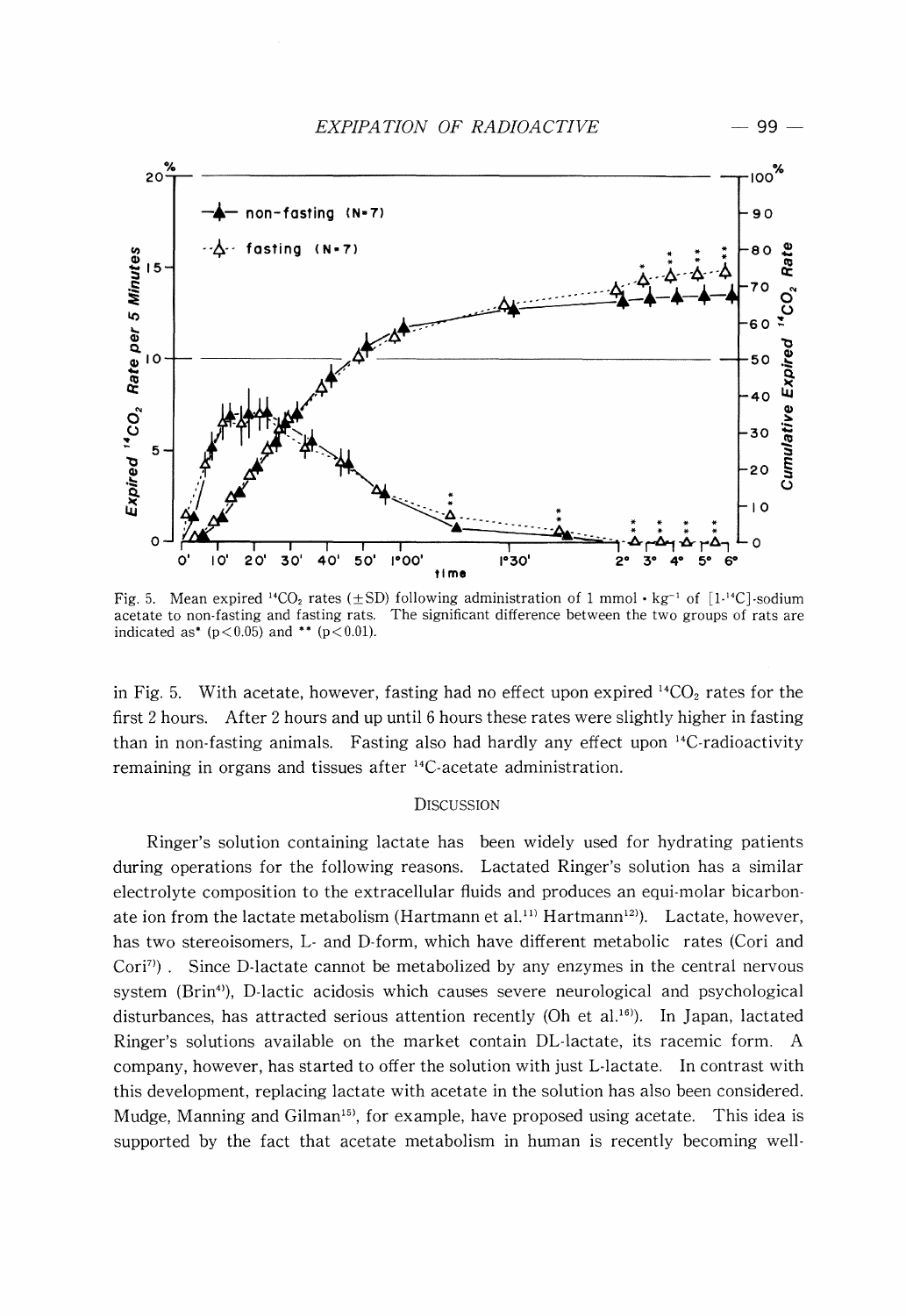## -100- S. *KUZE et* at.

understood and is also commonly used in kidney dialysis solution.

The concentration of the organic acid salts in both lactated and acetated Ringer's solution is 28 mmol  $\cdot$  L<sup>-1</sup>. For this study, we have examined the effects of two different dose levels of the organic acid salts in question, i. e.,  $1 \mu \text{mol} \cdot \text{kg}^{-1}$  and  $1 \text{mmol} \cdot \text{kg}^{-1}$  of body weight, on the oxidation of these acids. We have chosen these two levels because under any ordinary clinical conditions, not more than 1 mmol of such acids per kilogram of body weight would be administered at once.

Most of L-Iactate either administered from outside or produced in the body is metabolized in the liver and the rest in kidney, muscle, heart, and brain (Ritz et al.<sup>17)</sup>). By the action of  $NAD^+$  and L-lactate dehydrogenase (L-LDH), L-lactate is converted to pyruvate which, in turn, is oxidized through the TCA cycle and finally expired as  $CO<sub>2</sub>$ . L-Iactate is also mobilized as a substrate for gluconeogenesis and completed Cori's cycle, making a circle from liver glycogen to blood glucose to muscle glycogen to blood lactate and back to liver glycogen (Cori and Cori<sup>7)</sup>). It was reported that the maximum metabolic rate of lactate in human liver was 3400 mmol per day (Alberti<sup>1)</sup>).

There is still no clear understanding of D-Iactate metabolism in humans. It was once believed that D-Iactate was converted to L-form by lactate racemase or catalysed by D-LDH. These enzymes, however, have not been found in mammalian systems  $(Coran<sup>6</sup>)$ . Presently, a non-specific enzyme, D-2-hydroxy acide dehydrogenase, is considered to be responsible for producing pyruvate from D lactate (Cammack,<sup>5)</sup> Giesecke et al.<sup>9)</sup>). It has also been believed that D-lactate is slowly metabolized at one quarter of the metabolic rate for L-Iactate and that 30% of the ingested amount is excreted in urine (Cori and Cori<sup>7)</sup>). Indeed, Table 1 shows that cumulative expired  $14CO<sub>2</sub>$  rates in DLlactate were significantly lower in the group treated with 1 mmol  $\cdot$  kg<sup>-1</sup> dose than the group treated with  $1 \mu$ mol • kg<sup>-1</sup> whereas in L-lactate there was no difference for at least the first 30 minutes between two groups given the same dose levels. On the other hand, for the first 40 minutes, expired  $^{14}CO_2$  rates with 1 mmol  $\cdot$  kg<sup>-1</sup> were lower in the DL-Iactate group than in the L-Iactate group as shown in Fig. 1. These findings indicated that the DL-Iactate was metabolized slower than the L-form alone.

Although the DL-form was metabolized slowly, it had the same expiration rate as the L-form at 1  $\mu$ mol • kg<sup>-1</sup> dose level during the complete CO<sub>2</sub> collection of 6 hours (Table 1) and also the same rate at 1 mmol  $\cdot$  kg<sup>-1</sup> dose level after 50 minutes of injection (Fig. 1.). In addition, it was found that the amount of radioactivity excreted in urine was less than 2% of the total radioactivity administered to both the DL- and L-Iactate group. Giesecke and Fabritius<sup>9</sup> observed  $14CO<sub>2</sub>$  expiration after 6 hours of intraperitoneal injection of <sup>14</sup>C-D-lactate. They found that the radioativities in <sup>14</sup>CO<sub>2</sub> were 84% of the total radioactivity in the group of rats which was fed with lactate-free diet and 82% from another group fed with 5% DL-Iactate diet. Amounts of 14C found in urine were 3% of the total in both groups. Thus, their results were very close to ours discussed above. Therefore, it can be concluded that utilization of D-Iactate is dependent on dose and at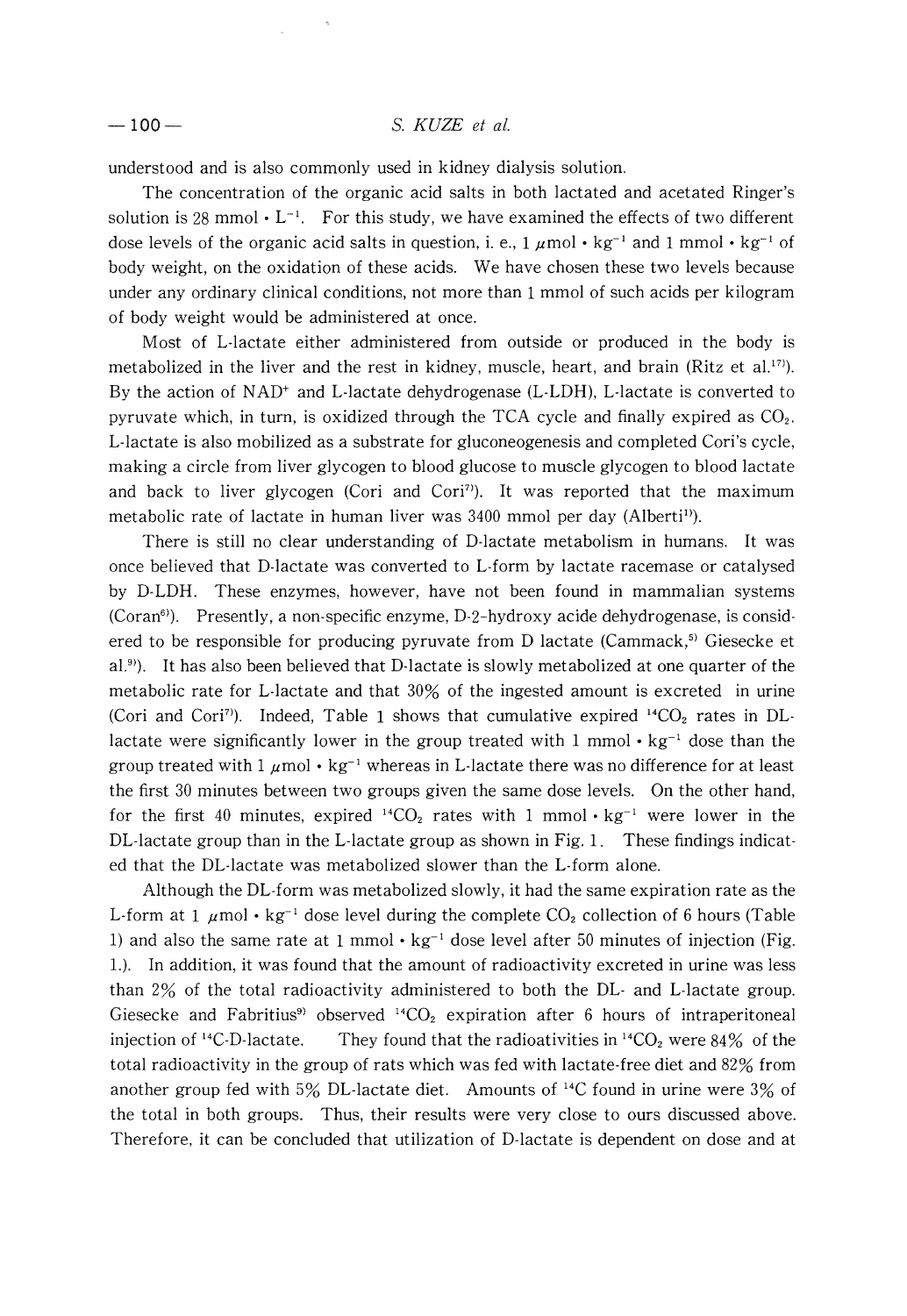the dose levels used in this experiment it is not as low as we have believed before.

It should be noted that the rate of  ${}^{14}CO_2$  expiration does not necessarily concur with the metabolic rate of labelled compunds. The group administered with  $^{14}$ C-acetate showed a lower  ${}^{14}CO_2$  expiration rate than the group given L-<sup>14</sup>C-lactate as seen in Fig. 1, but by no means is acetate metabolism slower than L-Iactate metabolism.

Lactate is metabolized mainly in the liver, whereas actate is utilized mainly in the peripheral tissues (Giesecke et al.<sup>9)</sup> Harper et al.<sup>10)</sup>. Acetate is converted to acetyl-CoA by acetate thiokinase in the presence of  $CoA$  and  $ATP$  (Ballard<sup>2)</sup>). This enzyme activity is especially high in the liver, myocardium, kidney cortex and brain, but low in skeletal muscle. Despite the low activity, skeletal muscle has the highest capacity of utilizing acetate due to its total activity of the enzyme (Ballard<sup>2)</sup>). It has been reported that the metabolic rate of acetate in human is 300 mmol  $\cdot$  hour<sup>-1</sup> which is twice as much as L-lactate (Lundquist<sup>14)</sup>). After entering the TCA cycle, acetyl-CoA is oxidized to  $CO<sub>2</sub>$ and  $H_2O$ . It also participates in both lipid and amino acid sythesis (Lundquist<sup>14)</sup>). However, it is uncertain whether acetate may be involved in gluconeogenesis (Deuer and Milhorat<sup>8</sup>).

There was a striking contrast in the influence of fasting on oxidations between lactate and acetate. In the case of lactate, the fasting mobilized lactate for gluconeogenesis through Cori's cycle (Cori et al.<sup>7)</sup> and clearly inhibited the expiration of <sup>14</sup>CO<sub>2</sub> (Fig. 3). As a result, the amount of <sup>14</sup>C in various organs from the fasting group was more than two times higher compared to the non-fasting group (Fig. 4.) On the other hand, both fasting and non-fasting groups administered with acetate had no difference in the cumulative expired  ${}^{14}CO_2$  rate up to 2 hours after injection (Fig. 5) and the effects of fasting were not observed at al. After 2 hours, however, the fasting group seemed to have a slightly higher expiration of  $^{14}CO<sub>2</sub>$  than non-fasting group. We assumed that some acetate had been incorporated into substances in metabolic pathway other than TCA cycle in both fasting and non-fasting groups. And because of the decreasing energy supply, these metabolites, if only a small amount, might be taken into the TCA cycle, especially in fasting animals.

The cumulative expired  $^{14}CO_2$  rates after the administration of labelled lactate and acetate did not show the rate of metabolism of labelled materials. However, the data we obtained yielded information on the rate at which oxidation participates in the metabolic processes of these substrates, as well as the rate at which isotopic carbon are eliminated following their administrations.

#### **REFERENCES**

- 1) Alberti, K. G. M. M. and Nattrass, M.: Lactic acidosis. *Lancet,* ii, 25-29, 1977.
- 2) Ballard, F.].: Supply and utilization of acetate in mammals. *Am.* ]. *Clin. Nutr.,* 25: 773-779, 1972.
- 3) Bray, G. A.: A simple efficient liquid scintillator for counting aqueous solutions in a liquid scintillation counter. *Anal. Biochem.,* 1: 279-285, 1960.